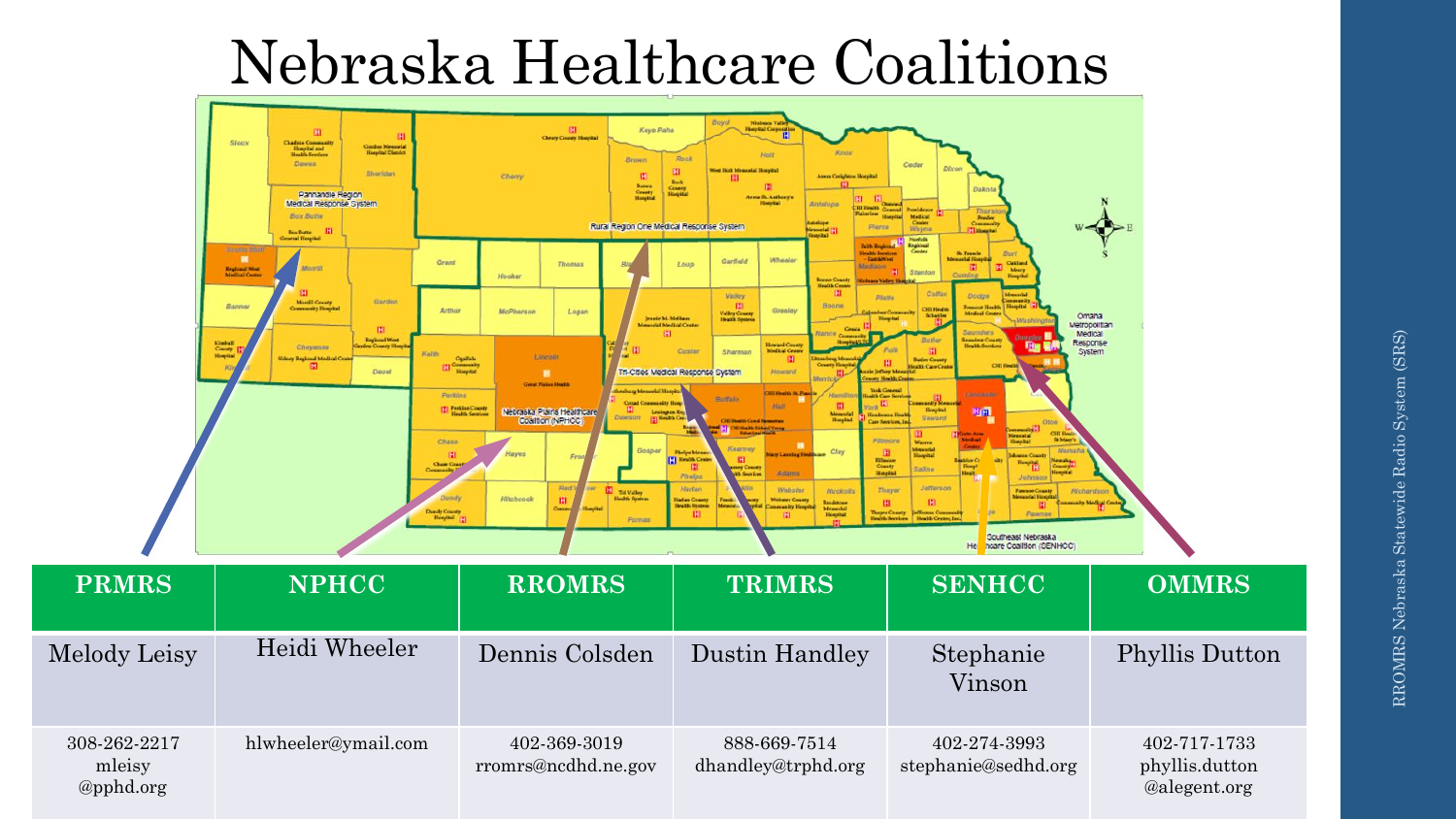# SRS radio programming

### **TALKGROUPS**

- **RROMRS** (primary call/monitor)
- **MED INCDNT 1**  (incident coordination)
- Optional (local VHF channel)

### **Other Health Coalitions** (each has their own talkgroup)

• PRMRS, NPHCC, TRIMRS, SENHCC, OMHCC

### **Med Incident Talkgroups** (shared between regions)

• MED INCDNT 1-6 based on regional borders

#### **Radio Aliases** (identifies who is talking)

• FRHS, PMC, etc., based on what the hospitals use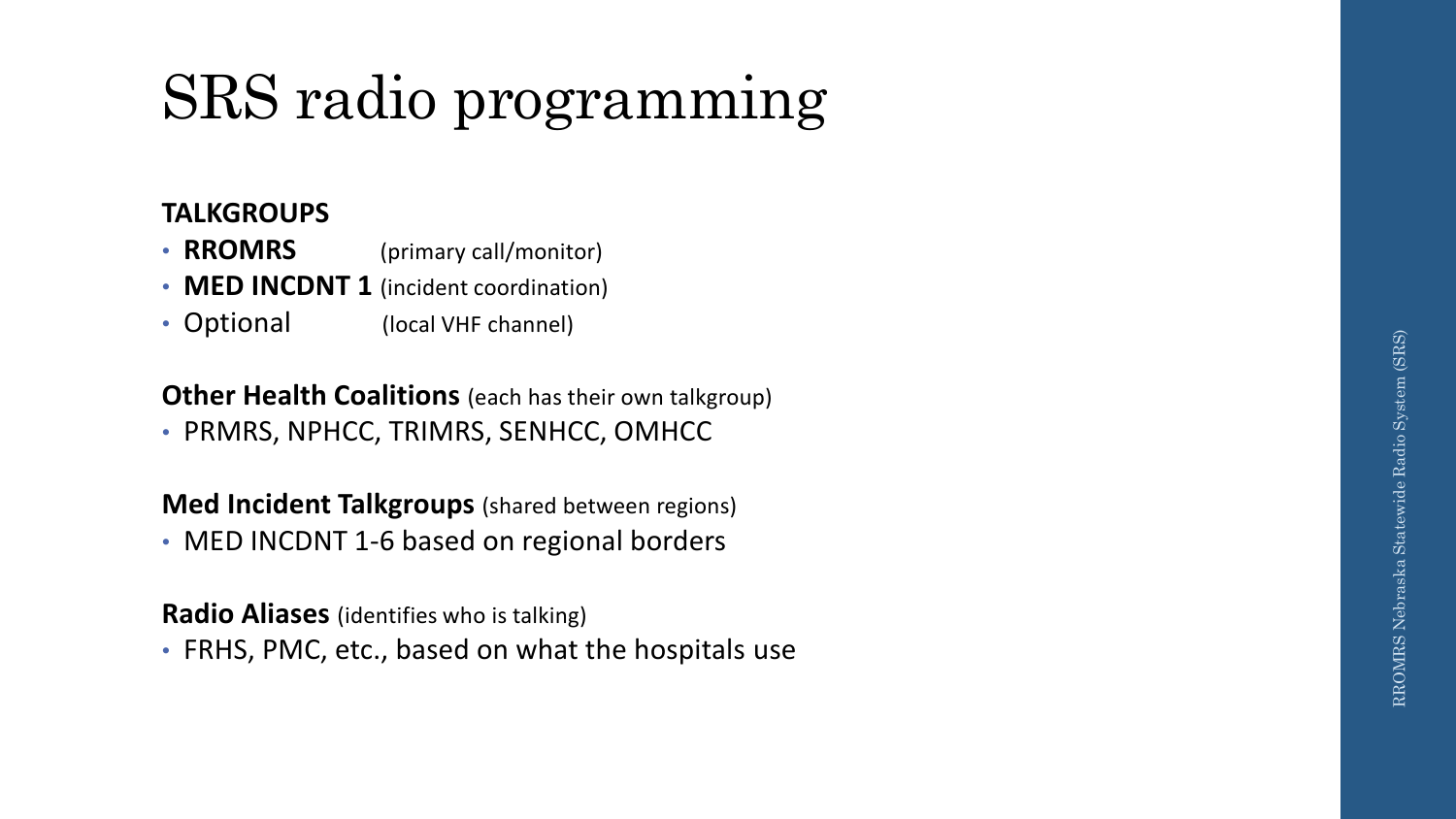# Radio Fleetmap

| <b>RROMRS SRS</b> |                    |
|-------------------|--------------------|
| Mode              | Name               |
| 1                 | <b>RROMRS</b>      |
| $\mathcal{P}$     | <b>MED INCDNT1</b> |
| ิว                | LOCAL CH?          |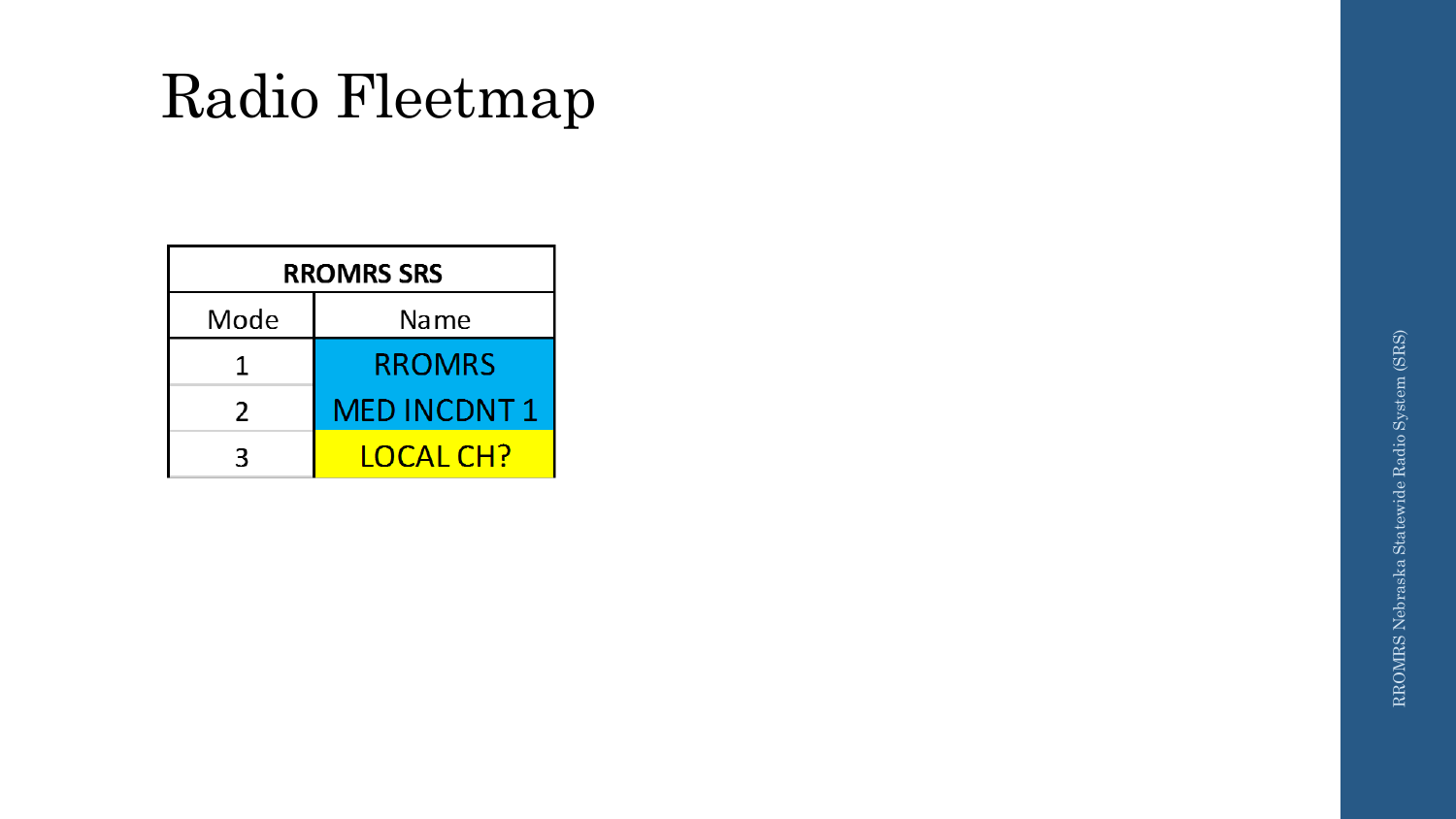# RROMRS Hospitals on SRS

#### **Antelope Memorial Hospital Neligh**

Portable APX900 radio

Mobile XTL5000 radio w/ mag antenna

#### **Boone County Hospital Albion**

Portable APX900 radio

#### **Columbus Hospital**

APX consolette radio (connected to tone remotes from old system)

#### **Faith Regional Health Norfolk**

x2 Mobile XTL5000 radio w/mag antenna

(ER + Ambulance Bay)

#### **Rock County Hospital Bassett**

Mobile XTL5000 radio

#### **St Anthony's Hospital O'Neill**

Mobile XTL5000 radio w/ mag antenna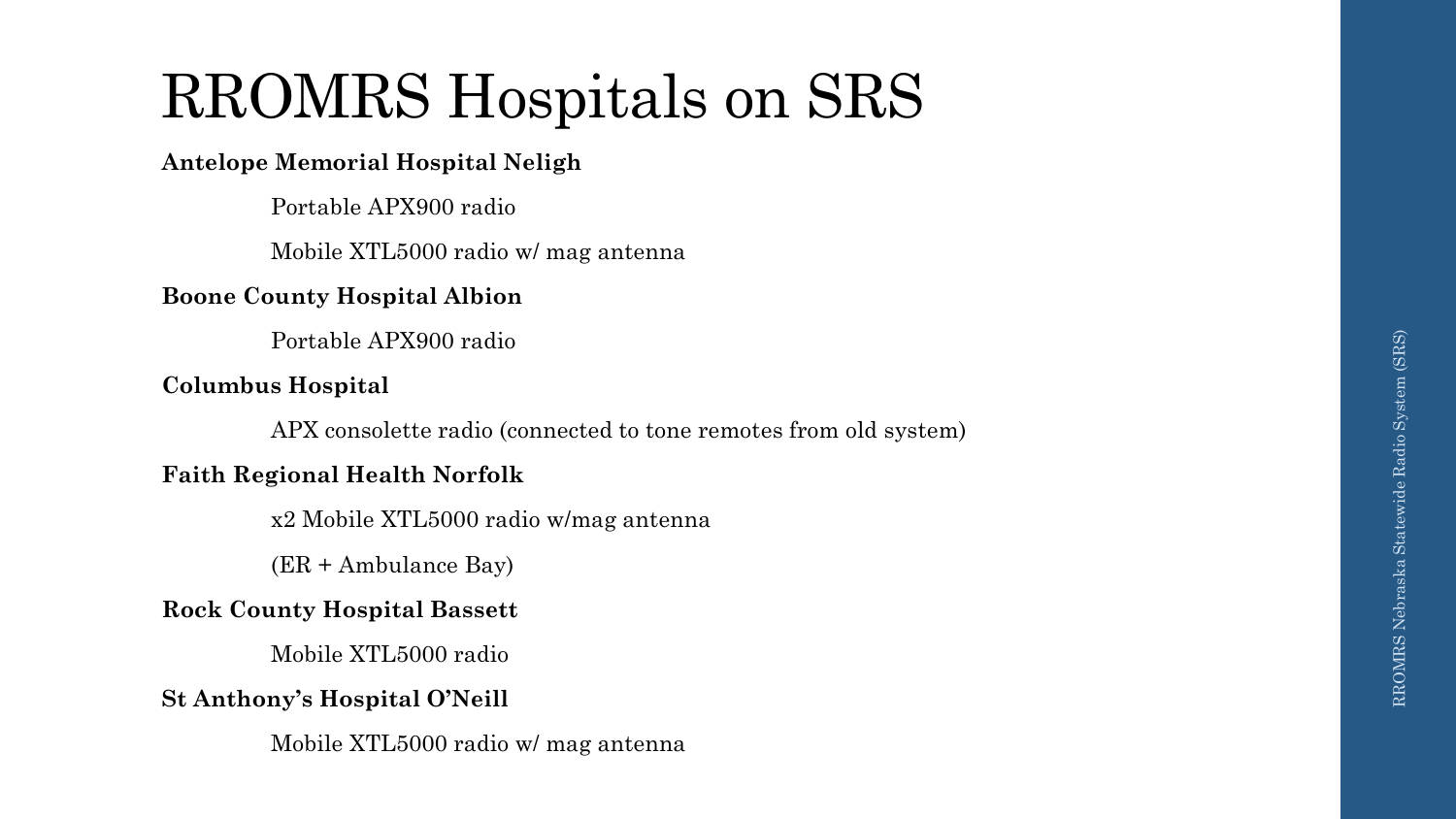## Radio procedure

### **MONITOR AND USE THE CORRECT TALKGROUP**

**RROMRS** • MONITOR AND CONTACT OTHER HOSPITALS ON THE SRS • WEEKLY TEST CALL (ALL shifts if possible)

### *INCIDENT/EMERGENCY ANNOUNCEMENT*

*"This is Antelope Memorial to area hospitals on SRS RROMRS." "Requesting the assistance of area hospitals, please acknowledge." "Moving communications to MED INCDNT 1, please acknowledge."* 

**MED INCDNT 1** • COORDINATE MEDICAL INCIDENTS WITH HOSPITALS ON THE SRS

#### *INCIDENT/EMERGENCY COORDINATION*

*Hospitals communicate as needed during the incident.*

#### *INCIDENT CONCLUDED*

*"Antelope Memorial returning to SRS RROMRS." "Boone County Hospital returning to SRS RROMRS," etc.*

#### **OPTIONAL**

• SWITCHING THE SRS RADIO TO A LOCAL FREQUENCY TAKES YOU OFF THE SRS

#### **Other local systems that you may be using to talk to EMS, Fire Rescue, etc .** • USE YOUR LOCAL PROCEDURE WITH THOSE NOT ON THE SRS